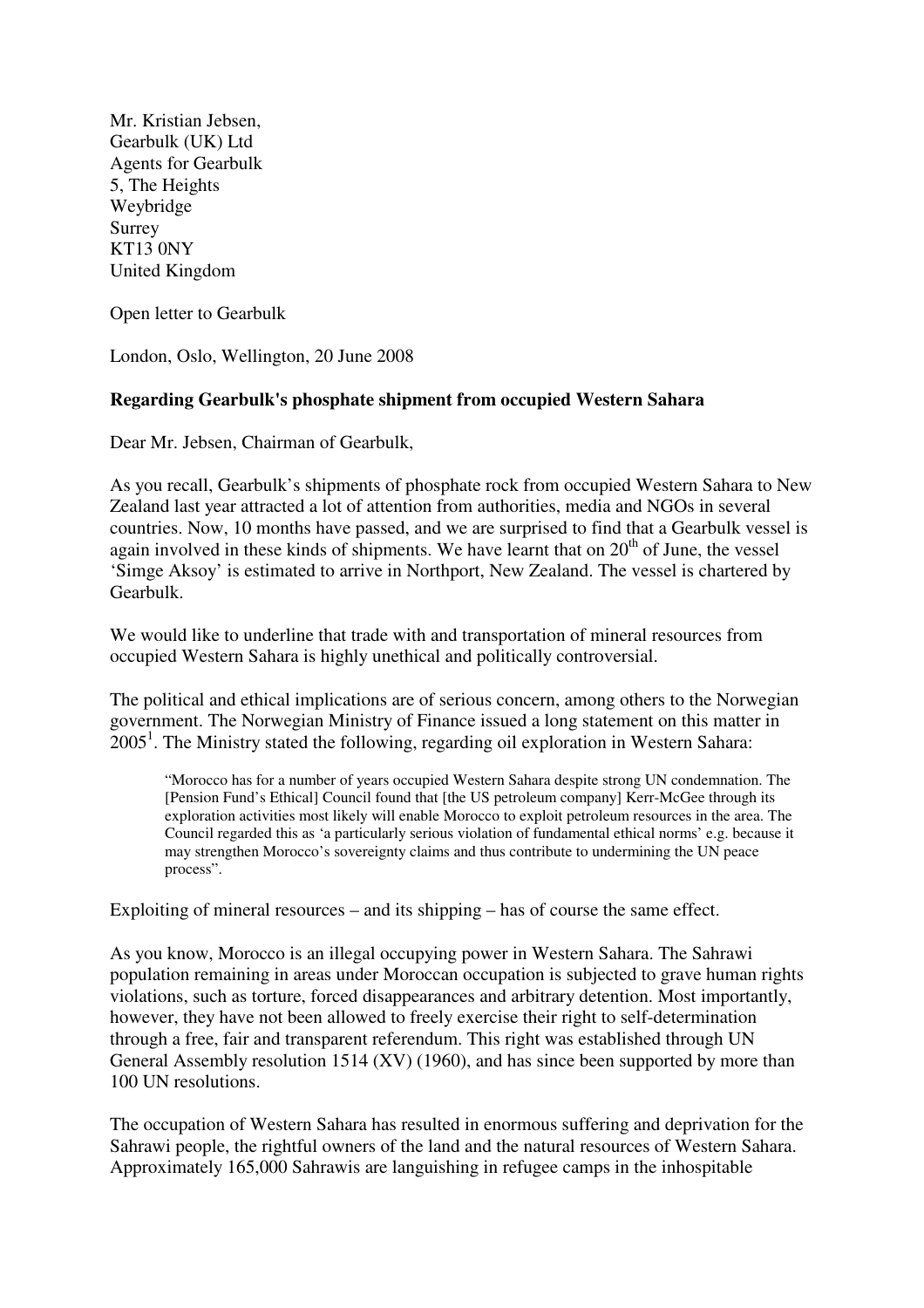Algerian desert since 1975. A May 2008 report by Norwegian Church Aid (NCA) notes that 19% of children living in the Sahrawi refugee camps in Algeria are suffering from malnourishment. Just for comparison, the percentage among children in Darfur is 16%.

From what we have been told, it is probable that Gearbulk has shipped phosphates approximately twice a year for the last 7 years to New Zealand. If one estimates each vessel to contain an average of 35.000 tonnes of phosphates, and one tonne of phosphates to be worth 400 dollars, Gearbulk is responsible for a *196 million USD* loss for the Sahrawi people. This money is going directly to the Moroccan state owned company located in Western Sahara. In comparison, NCA emergency food aid to the malnourished Sahrawis, funded by the Norwegian government, amounts to "only" 3 million kroners annually. And NCA is considered one of the important donors in the refugee camps.

In light of the above facts, other corporate entities have responded appropriately. Yara, the world's biggest fertiliser company, terminated the imports to Norway in 2005, for ethical reasons 2 .

The two Norwegian shipping companies Arnesen Shipbrokers<sup>3</sup> (in November 2007) and R-Bulk<sup>4</sup> (in May 2008) have both via the Norwegian national broadcaster NRK apologized for their involvement, and said they would never again carry out such shipments.

"Now that we understand the issue we will not directly contract any more business out of there," said vice-president of the Chinese shipping company Jinhui Shipping to South China Morning Post on 11<sup>th</sup> of May 2008, after it had been discovered they had carried out a shipment with the same cargo, and to the very same New Zealand ports that Gearbulk is  $serving<sup>5</sup>$ .

In addition to these ethical concerns, the companies involved in this trade should be aware that the trade is most probably in violation of international law.

The International Court of Justice in its 1975 *Western Sahara Advisory Opinion* established that Morocco has no legal claim to Western Sahara. That same opinion affirmed that the Sahrawi population has a right to self-determination, which includes, inter alia, the right of permanent sovereignty over its natural resources. Permanent sovereignty over natural resources is a customary principle of international law<sup>6</sup>. Numerous resolutions of The United Nations Security Council and General Assembly and a legal opinion by the former UN Under-Secretary General of Legal Affairs, Mr. Hans Corell on 29 January 2002 affirm this position<sup>7</sup>. Because the Sahrawis have not been able to exercise their right to selfdetermination, and because they have not been properly consulted, trade with Morocco of natural resources emanating from Western Sahara is a violation of the Sahrawis' right to permanent sovereignty over their resources.

It appears that neither your company nor the phosphate importers in New Zealand have consulted either with Sahrawis or their internationally recognized representatives, the Polisario Front.

Morocco's control and exploitation of Western Sahara also hurts the Sahrawis' labour rights and their economic development, something which clearly underlines the legally controversial nature of this trade. According to a report by the French organisation France Libertés - Fondation Danielle Mitterrand, the Sahrawis have been systematically marginalised from the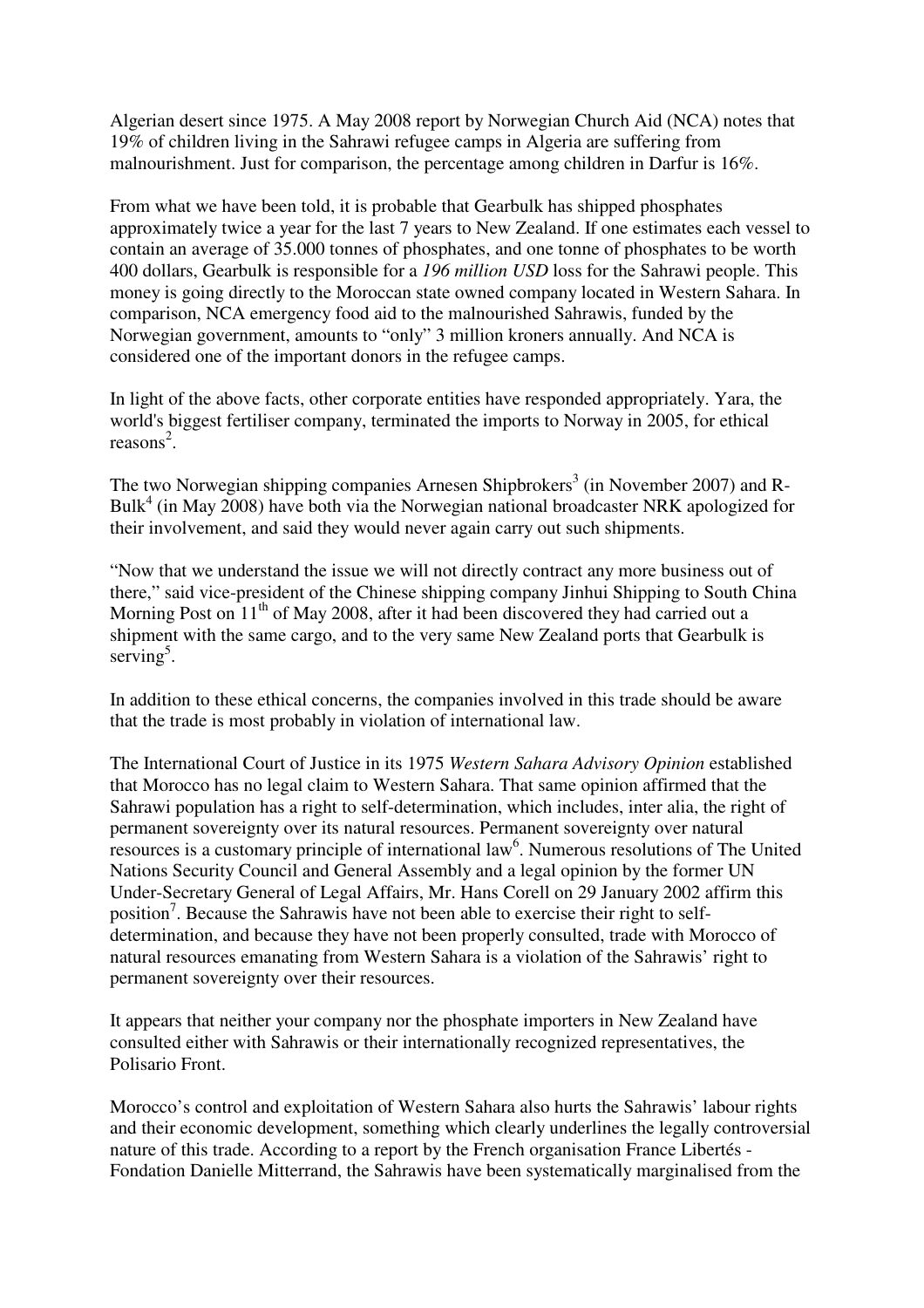phosphate industry in Western Sahara. In 1968, before Morocco took control over the phosphate mines, all 1600 workers in the industry were Sahrawis. Today, 1800 of 2000 workers are Moroccan settlers who have illegally been moved into the territory $8$ .

One of the governments that have elaborated on the legal aspects of such trade is the Norwegian one. Despite the fact that your company is registered in Bermuda, headquartered in UK, 60% Norwegian owned and 40% Japanese owned, the activities still remain in violation of advice from the Norwegian Ministry of Foreign Affairs.

As you surely know, the Norwegian advice was published  $12<sup>th</sup>$  of September 2007, as a response to a Gearbulk shipment to New Zealand, on the same day as the Gearbulk vessel 'Bulk Jupiter' arrived in New Zealand's Port of Tauranga.

"Norway sees it as important to refrain from actions that can be seen as a legitimization of the situation in Western Sahara. In order to prevent trade, investments, resource exploitation and other forms of business that are not in accordance with the local population's interests and accordingly can be in violation of international law, the Norwegian authorities discourage such activities", the advice reads<sup>9</sup>.

The Gearbulk phosphate shipment is in the interest of Morocco, an illegal occupier, and clearly lends legitimacy to the illegal Moroccan occupation of the territory. This kind of support makes Morocco less inclined to contribute in finding a solution to the occupation, and makes delaying tactics and attempting to profit from the existing situation more attractive. The phosphate trade in Western Sahara therefore increases the risk of further armed conflict, destabilisation and suffering in the region. This increased tension actively undermines the hard work of the United Nations to solve the conflict in Western Sahara.

We, the undersigned, hereby appeal to Gearbulk to do the same as Yara, Arnesen, R-Bulk and Jinhui. We urge you to demonstrate your attachment to International Legality, Human Rights and basic standards of Corporate Social Responsibility by reconsidering your involvement in shipping phosphate of Western Sahara origin.

## **We urge Gearbulk to issue a statement that your company intends to no longer ship phosphates from occupied Western Sahara.**

We will be more than happy to provide you with any additional information that you may require to study this matter more closely.

Any reply could be sent to the international coordinator of Western Sahara Resource Watch, Mr. Javier García Lachica, at j.g.lachica@gmail.com.

Sincerely,

Jeremy Corbyn MP, Labour Party, UK, Chair of Associate Parliamentary Group on Western Sahara.

Mark Williams MP, Liberal Democrats, UK, Vice-Chair of Associate Parliamentary Group on Western Sahara.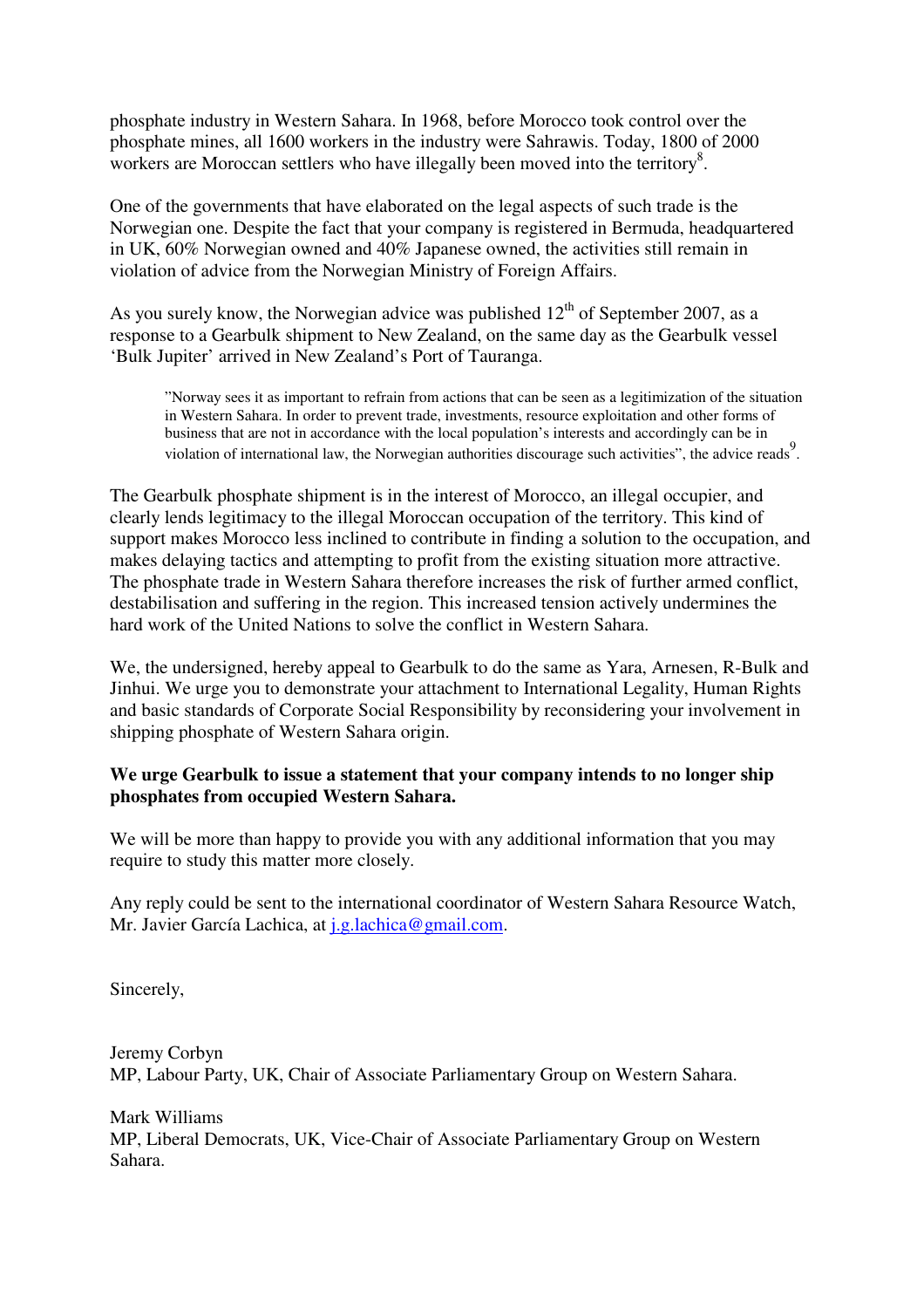David Drew MP, Labour Party, Secretary of Associate Parliamentary Group on Western Sahara.

Jill Evans MEP (Member of European Parliament), Pleyd Cymru, UK

Jean Lambert MEP, Greens, UK

Alyn Smith MEP, Scottish Nationalist Party, UK

Cathy Jamieson MSP (Member of the Scottish parliament), Labour Party

Marlyn Glen MSP, Scottish Nationalist Party

Eirin Sund MP, Labour Party, Norway

Anette Trettebergstuen MP, Labour Party, Norway

Eva Kristin Hansen MP, Labour Party, Norway

Truls Wickholm MP, Labour Party, Norway

Gorm Kjernli MP, Labour Party, Norway

Anne-Margrethe Larsen MP, Liberal Party, Norway

Trine Skei Grande MP, Liberal Party, Norway

Alf Ivar Samuelsen Centre Party, Norway

Johannes Rindal Centre Party, Norway

Inge Ryan MP, Socialist Left Party, Norway

Inga Marte Thorkildsen MP, Socialist Left Party, Norway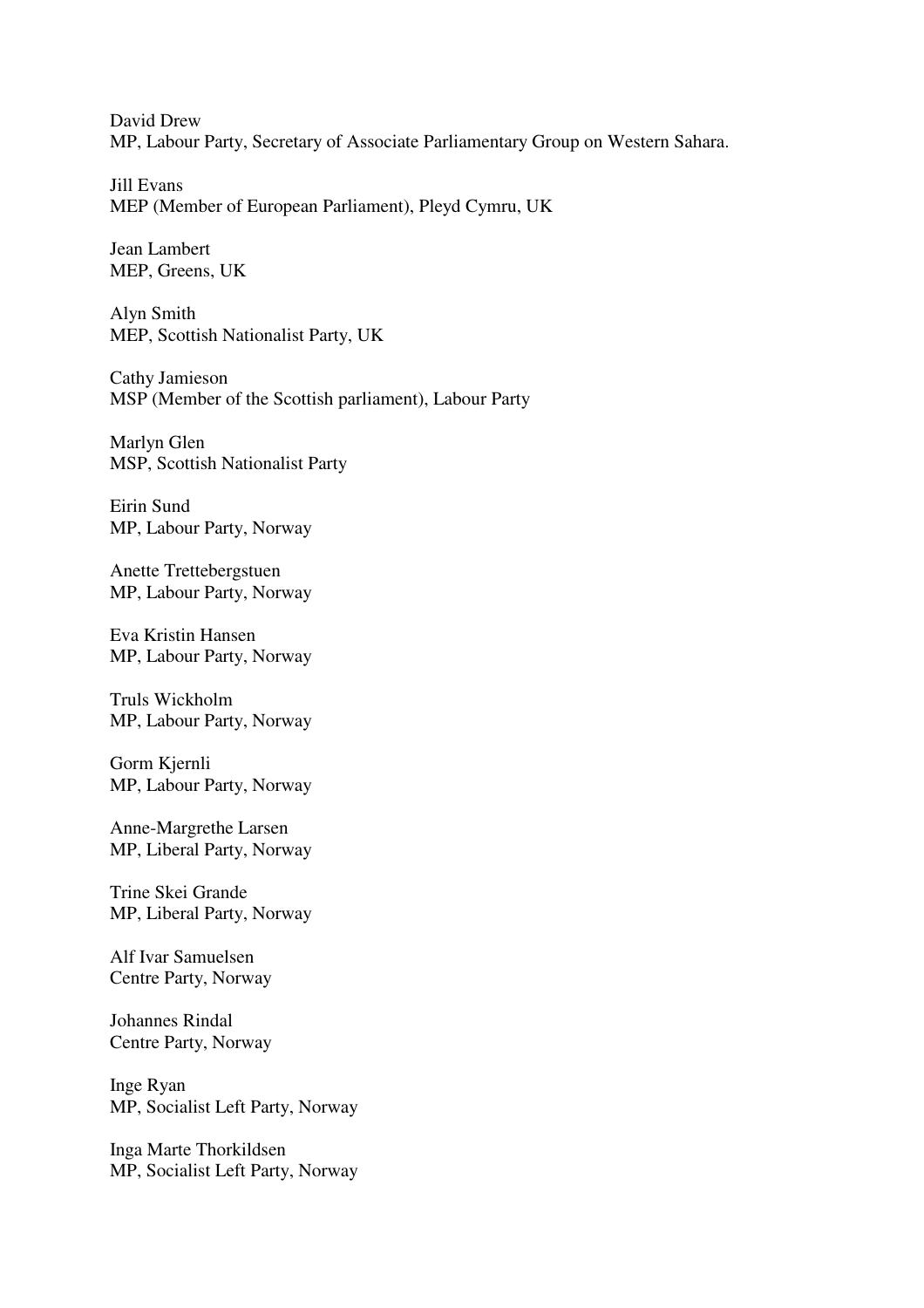Bjørn Jacobsen MP, Socialist Left Party, Norway

Ågot Valle MP, Socialist Left Party, Norway

Hallgeir Langeland MP, Socialist Left Party, Norway

Lena Jensen MP, Socialist Left Party, Norway

Karin Andersen MP, Socialist Left Party, Norway

Heikki Holmås MP, Socialist Left Party, Norway

Kirsti Saxi MP, Socialist Left Party, Norway

Rolf Reikvam MP, Socialist Left Party, Norway

Akthar Chaudhry MP, Socialist Left Party, Norway

Gordon Copeland MP, independent, New Zealand

Copy: -Norwegian Ministry of Foreign Affairs -UK Foreign Office -The Ministry of Foreign Affairs of Japan -New Zealand Ministry of Foreign Affairs and Trade -Mitsui O.S.K. Lines -Akmar Shipping & Trading SA -Lightwave Marine Co Ltd

-Ballance Agri-Nutrients

 $\overline{a}$ 

<sup>&</sup>lt;sup>1</sup> For the complete text by the Norwegian Ministry of Finance, see www.vestsahara.no/files/pdf/kmg\_analysis\_norway\_2005.pdf and press release: www.vestsahara.no/files/pdf/kmg\_divestment\_norw\_min\_finance\_release\_05.pdf. The statement was made upon the Norwegian government's divestment from US oil company Kerr-McGee due to ethical reasons.

<sup>&</sup>lt;sup>2</sup> See for instance Dagens Næringsliv, 5 July 2005 www.dn.no/forsiden/naringsliv/article547859.ece

<sup>&</sup>lt;sup>3</sup> See NRK, 9 November 2007 www.nrk.no/nyheter/distrikt/sorlandet/1.3991898